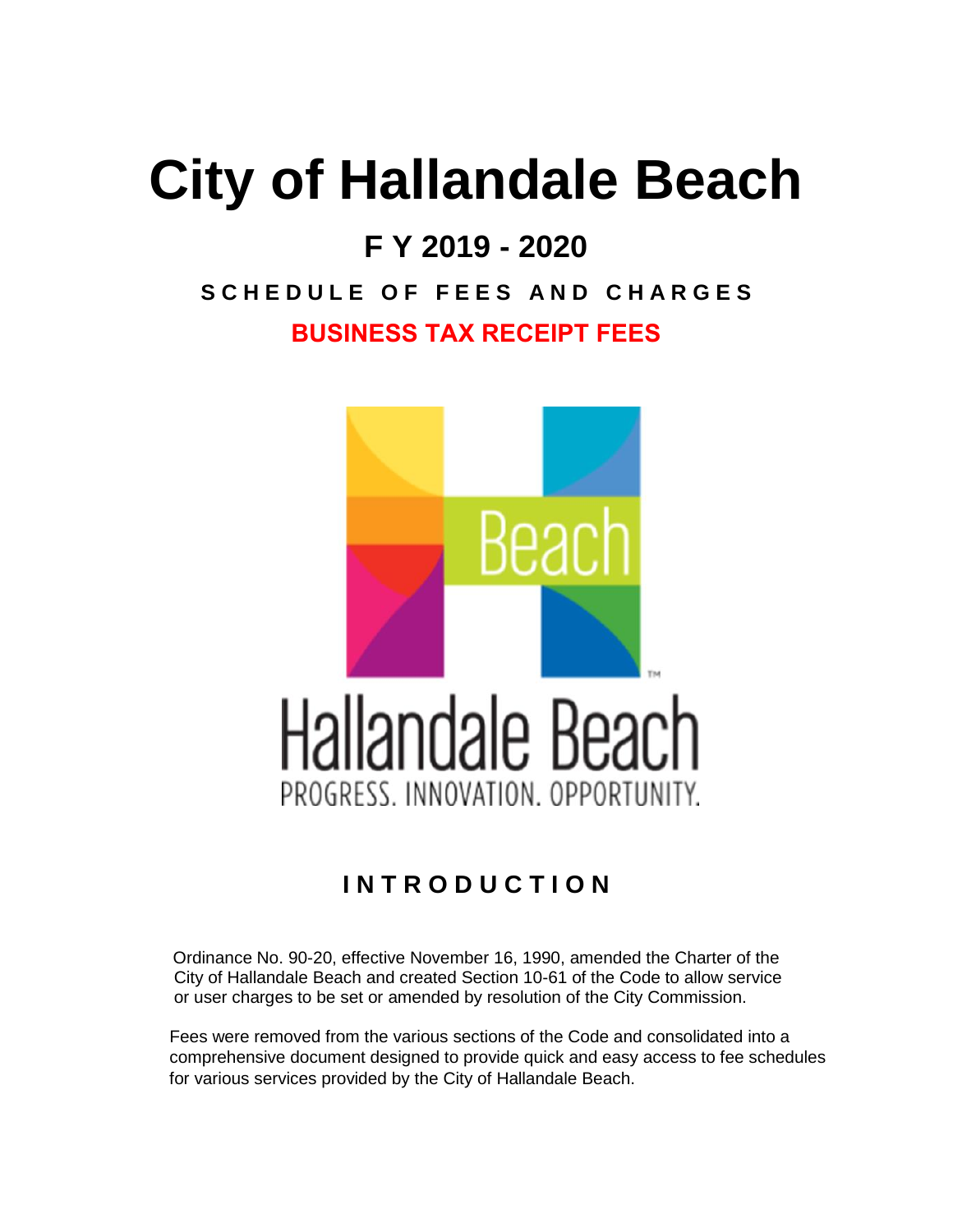| <b>SECTION</b><br><b>AMOUNT</b><br><b>CATEGORY</b><br>(Ch. 18)<br><b>BUSINESS TAX RECEIPT</b><br>\$30<br>Application Fee (Nonrefundable)<br>Businesses, Occupations or Professions:<br>MINIMUM BUSINESS TAX RECEIPT<br>\$25<br><b>ADVERTISING:</b><br>(a) Agency, agents, canvassers, or solicitors (where no other<br>applicable classification), includes "Welcome Wagon"<br>greeting service & public relations, each agent<br>\$101<br>2018-016<br>(b) Aerial advertising: \$5 per trip or six-month license<br>2018-016<br>\$67<br>(c) Person distributing circulars, pamphlets or other advertising<br>matter, except local merchants advertising in this way<br>their own goods & merchandise. (Not to be placed or<br>handed into autos or thrown on streets, placed under<br>doors only, police I. D. required)<br>\$101<br>ALCOHOLIC BEVERAGES: vendors not serving food<br>\$15<br><b>AMUSEMENT MACHINE ESTABLISHMENTS:</b><br>Establishments which have amusement machines as either<br>\$670<br>sole or principal use<br>AMUSEMENT MACHINES: Electric game machines or devices,<br>including video games; other amusement devices including<br>but not limited to jukeboxes, pinball or any other mechanical<br>machine, other than those dispensing merchandise, coin-operated<br>or otherwise, license must be displayed on each machine:<br>(a) Distributor (other than radio or TV)<br>\$202<br>2018-016<br>Each machine in service<br>2018-016<br>\$41<br>2018-016<br>(b) Radio or TV distributor<br>\$67<br>\$2<br>2018-016<br>Each machine in service<br><b>ANIMAL GROOMING SERVICE</b><br>2018-016<br>\$67<br>APARTMENTS, BOARDING AND ROOMING HOUSES, MOTELS AND HOTELS,<br>AND RENTAL AND SHORT-TERM RENTAL PROPERTIES:<br>(a) Two rooms, rental apartment/condominium<br>No Charge<br>unit, duplex-rental, single-family rental |  | OR ORD.<br>2009-24<br>2008-22<br>2013-109 |
|---------------------------------------------------------------------------------------------------------------------------------------------------------------------------------------------------------------------------------------------------------------------------------------------------------------------------------------------------------------------------------------------------------------------------------------------------------------------------------------------------------------------------------------------------------------------------------------------------------------------------------------------------------------------------------------------------------------------------------------------------------------------------------------------------------------------------------------------------------------------------------------------------------------------------------------------------------------------------------------------------------------------------------------------------------------------------------------------------------------------------------------------------------------------------------------------------------------------------------------------------------------------------------------------------------------------------------------------------------------------------------------------------------------------------------------------------------------------------------------------------------------------------------------------------------------------------------------------------------------------------------------------------------------------------------------------------------------------------------------------------------------------------------------------------------------------------------------------------------|--|-------------------------------------------|
|                                                                                                                                                                                                                                                                                                                                                                                                                                                                                                                                                                                                                                                                                                                                                                                                                                                                                                                                                                                                                                                                                                                                                                                                                                                                                                                                                                                                                                                                                                                                                                                                                                                                                                                                                                                                                                                         |  |                                           |
|                                                                                                                                                                                                                                                                                                                                                                                                                                                                                                                                                                                                                                                                                                                                                                                                                                                                                                                                                                                                                                                                                                                                                                                                                                                                                                                                                                                                                                                                                                                                                                                                                                                                                                                                                                                                                                                         |  |                                           |
|                                                                                                                                                                                                                                                                                                                                                                                                                                                                                                                                                                                                                                                                                                                                                                                                                                                                                                                                                                                                                                                                                                                                                                                                                                                                                                                                                                                                                                                                                                                                                                                                                                                                                                                                                                                                                                                         |  |                                           |
|                                                                                                                                                                                                                                                                                                                                                                                                                                                                                                                                                                                                                                                                                                                                                                                                                                                                                                                                                                                                                                                                                                                                                                                                                                                                                                                                                                                                                                                                                                                                                                                                                                                                                                                                                                                                                                                         |  |                                           |
|                                                                                                                                                                                                                                                                                                                                                                                                                                                                                                                                                                                                                                                                                                                                                                                                                                                                                                                                                                                                                                                                                                                                                                                                                                                                                                                                                                                                                                                                                                                                                                                                                                                                                                                                                                                                                                                         |  |                                           |
|                                                                                                                                                                                                                                                                                                                                                                                                                                                                                                                                                                                                                                                                                                                                                                                                                                                                                                                                                                                                                                                                                                                                                                                                                                                                                                                                                                                                                                                                                                                                                                                                                                                                                                                                                                                                                                                         |  |                                           |
|                                                                                                                                                                                                                                                                                                                                                                                                                                                                                                                                                                                                                                                                                                                                                                                                                                                                                                                                                                                                                                                                                                                                                                                                                                                                                                                                                                                                                                                                                                                                                                                                                                                                                                                                                                                                                                                         |  |                                           |
|                                                                                                                                                                                                                                                                                                                                                                                                                                                                                                                                                                                                                                                                                                                                                                                                                                                                                                                                                                                                                                                                                                                                                                                                                                                                                                                                                                                                                                                                                                                                                                                                                                                                                                                                                                                                                                                         |  |                                           |
|                                                                                                                                                                                                                                                                                                                                                                                                                                                                                                                                                                                                                                                                                                                                                                                                                                                                                                                                                                                                                                                                                                                                                                                                                                                                                                                                                                                                                                                                                                                                                                                                                                                                                                                                                                                                                                                         |  |                                           |
|                                                                                                                                                                                                                                                                                                                                                                                                                                                                                                                                                                                                                                                                                                                                                                                                                                                                                                                                                                                                                                                                                                                                                                                                                                                                                                                                                                                                                                                                                                                                                                                                                                                                                                                                                                                                                                                         |  |                                           |
|                                                                                                                                                                                                                                                                                                                                                                                                                                                                                                                                                                                                                                                                                                                                                                                                                                                                                                                                                                                                                                                                                                                                                                                                                                                                                                                                                                                                                                                                                                                                                                                                                                                                                                                                                                                                                                                         |  |                                           |
|                                                                                                                                                                                                                                                                                                                                                                                                                                                                                                                                                                                                                                                                                                                                                                                                                                                                                                                                                                                                                                                                                                                                                                                                                                                                                                                                                                                                                                                                                                                                                                                                                                                                                                                                                                                                                                                         |  |                                           |
|                                                                                                                                                                                                                                                                                                                                                                                                                                                                                                                                                                                                                                                                                                                                                                                                                                                                                                                                                                                                                                                                                                                                                                                                                                                                                                                                                                                                                                                                                                                                                                                                                                                                                                                                                                                                                                                         |  |                                           |
|                                                                                                                                                                                                                                                                                                                                                                                                                                                                                                                                                                                                                                                                                                                                                                                                                                                                                                                                                                                                                                                                                                                                                                                                                                                                                                                                                                                                                                                                                                                                                                                                                                                                                                                                                                                                                                                         |  |                                           |
|                                                                                                                                                                                                                                                                                                                                                                                                                                                                                                                                                                                                                                                                                                                                                                                                                                                                                                                                                                                                                                                                                                                                                                                                                                                                                                                                                                                                                                                                                                                                                                                                                                                                                                                                                                                                                                                         |  | 2018-016                                  |
|                                                                                                                                                                                                                                                                                                                                                                                                                                                                                                                                                                                                                                                                                                                                                                                                                                                                                                                                                                                                                                                                                                                                                                                                                                                                                                                                                                                                                                                                                                                                                                                                                                                                                                                                                                                                                                                         |  | 2018-016                                  |
|                                                                                                                                                                                                                                                                                                                                                                                                                                                                                                                                                                                                                                                                                                                                                                                                                                                                                                                                                                                                                                                                                                                                                                                                                                                                                                                                                                                                                                                                                                                                                                                                                                                                                                                                                                                                                                                         |  |                                           |
|                                                                                                                                                                                                                                                                                                                                                                                                                                                                                                                                                                                                                                                                                                                                                                                                                                                                                                                                                                                                                                                                                                                                                                                                                                                                                                                                                                                                                                                                                                                                                                                                                                                                                                                                                                                                                                                         |  |                                           |
|                                                                                                                                                                                                                                                                                                                                                                                                                                                                                                                                                                                                                                                                                                                                                                                                                                                                                                                                                                                                                                                                                                                                                                                                                                                                                                                                                                                                                                                                                                                                                                                                                                                                                                                                                                                                                                                         |  | 2018-016                                  |
|                                                                                                                                                                                                                                                                                                                                                                                                                                                                                                                                                                                                                                                                                                                                                                                                                                                                                                                                                                                                                                                                                                                                                                                                                                                                                                                                                                                                                                                                                                                                                                                                                                                                                                                                                                                                                                                         |  |                                           |
|                                                                                                                                                                                                                                                                                                                                                                                                                                                                                                                                                                                                                                                                                                                                                                                                                                                                                                                                                                                                                                                                                                                                                                                                                                                                                                                                                                                                                                                                                                                                                                                                                                                                                                                                                                                                                                                         |  |                                           |
|                                                                                                                                                                                                                                                                                                                                                                                                                                                                                                                                                                                                                                                                                                                                                                                                                                                                                                                                                                                                                                                                                                                                                                                                                                                                                                                                                                                                                                                                                                                                                                                                                                                                                                                                                                                                                                                         |  |                                           |
|                                                                                                                                                                                                                                                                                                                                                                                                                                                                                                                                                                                                                                                                                                                                                                                                                                                                                                                                                                                                                                                                                                                                                                                                                                                                                                                                                                                                                                                                                                                                                                                                                                                                                                                                                                                                                                                         |  |                                           |
|                                                                                                                                                                                                                                                                                                                                                                                                                                                                                                                                                                                                                                                                                                                                                                                                                                                                                                                                                                                                                                                                                                                                                                                                                                                                                                                                                                                                                                                                                                                                                                                                                                                                                                                                                                                                                                                         |  |                                           |
|                                                                                                                                                                                                                                                                                                                                                                                                                                                                                                                                                                                                                                                                                                                                                                                                                                                                                                                                                                                                                                                                                                                                                                                                                                                                                                                                                                                                                                                                                                                                                                                                                                                                                                                                                                                                                                                         |  |                                           |
|                                                                                                                                                                                                                                                                                                                                                                                                                                                                                                                                                                                                                                                                                                                                                                                                                                                                                                                                                                                                                                                                                                                                                                                                                                                                                                                                                                                                                                                                                                                                                                                                                                                                                                                                                                                                                                                         |  |                                           |
|                                                                                                                                                                                                                                                                                                                                                                                                                                                                                                                                                                                                                                                                                                                                                                                                                                                                                                                                                                                                                                                                                                                                                                                                                                                                                                                                                                                                                                                                                                                                                                                                                                                                                                                                                                                                                                                         |  |                                           |
|                                                                                                                                                                                                                                                                                                                                                                                                                                                                                                                                                                                                                                                                                                                                                                                                                                                                                                                                                                                                                                                                                                                                                                                                                                                                                                                                                                                                                                                                                                                                                                                                                                                                                                                                                                                                                                                         |  |                                           |
|                                                                                                                                                                                                                                                                                                                                                                                                                                                                                                                                                                                                                                                                                                                                                                                                                                                                                                                                                                                                                                                                                                                                                                                                                                                                                                                                                                                                                                                                                                                                                                                                                                                                                                                                                                                                                                                         |  |                                           |
|                                                                                                                                                                                                                                                                                                                                                                                                                                                                                                                                                                                                                                                                                                                                                                                                                                                                                                                                                                                                                                                                                                                                                                                                                                                                                                                                                                                                                                                                                                                                                                                                                                                                                                                                                                                                                                                         |  |                                           |
|                                                                                                                                                                                                                                                                                                                                                                                                                                                                                                                                                                                                                                                                                                                                                                                                                                                                                                                                                                                                                                                                                                                                                                                                                                                                                                                                                                                                                                                                                                                                                                                                                                                                                                                                                                                                                                                         |  |                                           |
|                                                                                                                                                                                                                                                                                                                                                                                                                                                                                                                                                                                                                                                                                                                                                                                                                                                                                                                                                                                                                                                                                                                                                                                                                                                                                                                                                                                                                                                                                                                                                                                                                                                                                                                                                                                                                                                         |  |                                           |
|                                                                                                                                                                                                                                                                                                                                                                                                                                                                                                                                                                                                                                                                                                                                                                                                                                                                                                                                                                                                                                                                                                                                                                                                                                                                                                                                                                                                                                                                                                                                                                                                                                                                                                                                                                                                                                                         |  |                                           |
|                                                                                                                                                                                                                                                                                                                                                                                                                                                                                                                                                                                                                                                                                                                                                                                                                                                                                                                                                                                                                                                                                                                                                                                                                                                                                                                                                                                                                                                                                                                                                                                                                                                                                                                                                                                                                                                         |  |                                           |
| (b) Over two rooms, each room<br>\$4                                                                                                                                                                                                                                                                                                                                                                                                                                                                                                                                                                                                                                                                                                                                                                                                                                                                                                                                                                                                                                                                                                                                                                                                                                                                                                                                                                                                                                                                                                                                                                                                                                                                                                                                                                                                                    |  | 2018-016                                  |
| (c) Over two rental apartments/condominium units, each unit<br>\$4                                                                                                                                                                                                                                                                                                                                                                                                                                                                                                                                                                                                                                                                                                                                                                                                                                                                                                                                                                                                                                                                                                                                                                                                                                                                                                                                                                                                                                                                                                                                                                                                                                                                                                                                                                                      |  | 2018-016                                  |
| <b>AQUARIUM</b><br>\$101                                                                                                                                                                                                                                                                                                                                                                                                                                                                                                                                                                                                                                                                                                                                                                                                                                                                                                                                                                                                                                                                                                                                                                                                                                                                                                                                                                                                                                                                                                                                                                                                                                                                                                                                                                                                                                |  | 2018-016                                  |
| <b>AUCTION GALLERY</b><br>\$1,675                                                                                                                                                                                                                                                                                                                                                                                                                                                                                                                                                                                                                                                                                                                                                                                                                                                                                                                                                                                                                                                                                                                                                                                                                                                                                                                                                                                                                                                                                                                                                                                                                                                                                                                                                                                                                       |  | 2018-016                                  |
| AUCTION SHOPS: Owners or managers, temporary auction shops                                                                                                                                                                                                                                                                                                                                                                                                                                                                                                                                                                                                                                                                                                                                                                                                                                                                                                                                                                                                                                                                                                                                                                                                                                                                                                                                                                                                                                                                                                                                                                                                                                                                                                                                                                                              |  |                                           |
| for each place of business (in addition to auctioneer's fee)<br>\$269                                                                                                                                                                                                                                                                                                                                                                                                                                                                                                                                                                                                                                                                                                                                                                                                                                                                                                                                                                                                                                                                                                                                                                                                                                                                                                                                                                                                                                                                                                                                                                                                                                                                                                                                                                                   |  | 2018-016                                  |
| AUCTION, REAL ESTATE (per day)<br>\$269                                                                                                                                                                                                                                                                                                                                                                                                                                                                                                                                                                                                                                                                                                                                                                                                                                                                                                                                                                                                                                                                                                                                                                                                                                                                                                                                                                                                                                                                                                                                                                                                                                                                                                                                                                                                                 |  | 2018-016                                  |
| AUCTIONEERS: For each day actually working<br>\$67                                                                                                                                                                                                                                                                                                                                                                                                                                                                                                                                                                                                                                                                                                                                                                                                                                                                                                                                                                                                                                                                                                                                                                                                                                                                                                                                                                                                                                                                                                                                                                                                                                                                                                                                                                                                      |  | 2018-016                                  |
| <b>AUTO DRIVING SCHOOL</b><br>\$134                                                                                                                                                                                                                                                                                                                                                                                                                                                                                                                                                                                                                                                                                                                                                                                                                                                                                                                                                                                                                                                                                                                                                                                                                                                                                                                                                                                                                                                                                                                                                                                                                                                                                                                                                                                                                     |  | 2018-016                                  |
| <b>AUTO RENTAL OR LEASING:</b>                                                                                                                                                                                                                                                                                                                                                                                                                                                                                                                                                                                                                                                                                                                                                                                                                                                                                                                                                                                                                                                                                                                                                                                                                                                                                                                                                                                                                                                                                                                                                                                                                                                                                                                                                                                                                          |  |                                           |
| (a) Three vehicles or less<br>\$128                                                                                                                                                                                                                                                                                                                                                                                                                                                                                                                                                                                                                                                                                                                                                                                                                                                                                                                                                                                                                                                                                                                                                                                                                                                                                                                                                                                                                                                                                                                                                                                                                                                                                                                                                                                                                     |  | 2018-016                                  |
| (b) Each additional vehicle<br>\$26                                                                                                                                                                                                                                                                                                                                                                                                                                                                                                                                                                                                                                                                                                                                                                                                                                                                                                                                                                                                                                                                                                                                                                                                                                                                                                                                                                                                                                                                                                                                                                                                                                                                                                                                                                                                                     |  | 2018-016                                  |
| AUTOMOBILE AGENCIES: Or persons engaged in sale of autos,                                                                                                                                                                                                                                                                                                                                                                                                                                                                                                                                                                                                                                                                                                                                                                                                                                                                                                                                                                                                                                                                                                                                                                                                                                                                                                                                                                                                                                                                                                                                                                                                                                                                                                                                                                                               |  |                                           |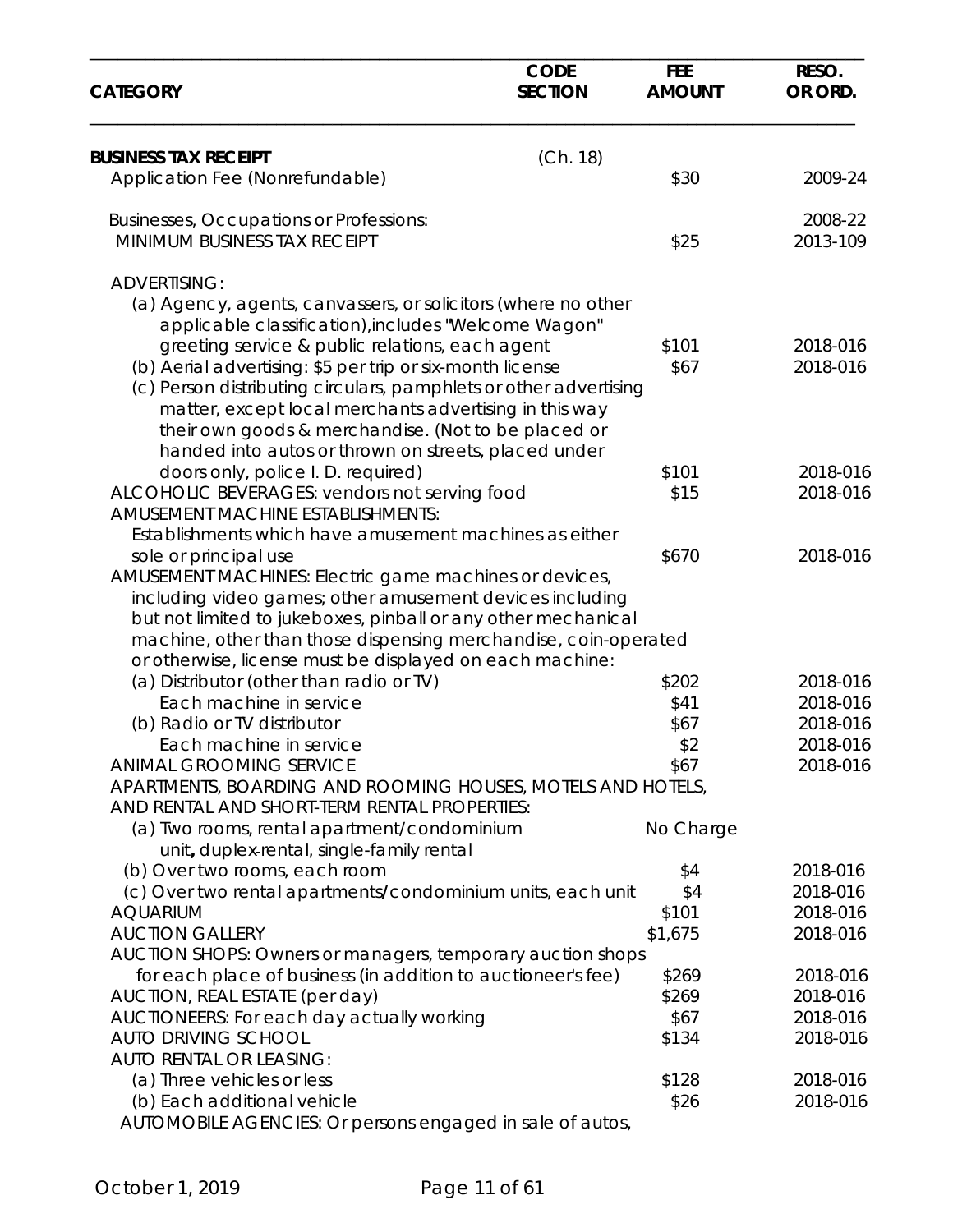| <b>CATEGORY</b>                                                                                                      | <b>CODE</b><br><b>SECTION</b> | <b>FEE</b><br><b>AMOUNT</b> | RESO.<br>OR ORD. |
|----------------------------------------------------------------------------------------------------------------------|-------------------------------|-----------------------------|------------------|
|                                                                                                                      |                               |                             |                  |
| auto trucks, shall pay for each place of business<br>AUTOMOBILE GARAGES: For keeping, storing, caring for, repairing |                               | \$269                       | 2018-016         |
| autos or other motor vehicles, belonging to public<br>AUTOMOBILE MECHANIC: Providing tune-up service (no oil change) |                               | \$134                       | 2018-016         |
| at residence of owner. Must have business address in City                                                            |                               | \$101                       | 2018-016         |
| <b>AUTO TAG AGENCY</b>                                                                                               |                               | \$67                        | 2018-016         |
| <b>BAKERIES: Owner or manager of</b>                                                                                 |                               | \$101                       | 2018-016         |
| BANKS: Banks & trust companies, persons doing banking business,                                                      |                               |                             |                  |
| whether incorporated or not                                                                                          |                               | \$603                       | 2018-016         |
| <b>BARBER SHOPS:</b>                                                                                                 |                               | \$67                        | 2018-016         |
| <b>BARBERS, STYLISTS AND SIMILAR SERVICES</b><br>BATHS: Owners or managers Turkish, Russian, vapor or other baths,   |                               | \$26                        | 2018-016         |
| when operated for profit & when paying no other license                                                              |                               | \$134                       | 2018-016         |
| <b>BEAUTY PARLORS</b>                                                                                                |                               | \$67                        | 2018-016         |
| BILLIARD PARLORS: Kept for use or profit                                                                             |                               | \$134                       | 2018-016         |
| Each table                                                                                                           |                               | \$34                        | 2018-016         |
| (If one coin-operated only, see "Amusement Machines")                                                                |                               |                             |                  |
| <b>BOAT RENTALS</b>                                                                                                  |                               | \$67                        | 2018-016         |
| Each boat                                                                                                            |                               | \$7                         | 2018-016         |
| BOAT TAXI OPERATION (includes fee for first boat taxi)                                                               |                               | \$269                       | 2018-016         |
| Each additional boat taxi                                                                                            |                               | \$134                       | 2018-016         |
| <b>BONDSMEN</b>                                                                                                      |                               | \$192                       | 2018-016         |
| <b>BOWLING ALLEYS OR BOX BALL ALLEYS:</b>                                                                            |                               |                             |                  |
| Owners of or managers of, up to three alleys                                                                         |                               | \$134                       | 2018-016         |
| Each additional alley                                                                                                |                               | \$15                        | 2018-016         |
| <b>BRIDGE CLUB</b><br><b>BROKERS:</b>                                                                                |                               | \$134                       | 2018-016         |
| (a) Dealing in bonds & stocks (state registration required)                                                          |                               | \$603                       | 2018-016         |
| (b) Dealing in insurance                                                                                             |                               | \$202                       | 2018-016         |
| (c) Dealing in merchandise                                                                                           |                               | \$202                       | 2018-016         |
| (d) Dealing in land & land option                                                                                    |                               | \$202                       | 2018-016         |
| <b>BURGLAR ALARM SYSTEMS</b>                                                                                         |                               | \$67                        | 2018-016         |
| CABLE T.V.                                                                                                           |                               | \$269                       | 2018-016         |
| <b>CANTEEN: Each vehicle</b>                                                                                         |                               | \$67                        | 2018-016         |
| CARPENTER SHOP OR WOODWORK SHOP<br>CAR WASH AND/OR WAXING:                                                           |                               | \$101                       | 2018-016         |
| (a) Operating from established location                                                                              |                               | \$134                       | 2018-016         |
| (b) Mobile                                                                                                           |                               | \$96                        | 2018-016         |
| <b>CATERING:</b>                                                                                                     |                               |                             |                  |
| (a) With other place of business                                                                                     |                               | \$32                        | 2018-016         |
| (b) Not with other place of business                                                                                 |                               | \$64                        | 2018-016         |
| CHRISTMAS TREES (Clean-up bond required)                                                                             |                               | \$67                        | 2018-016         |
| CIGARS AND TOBACCOS: Dealers in, wholesale and retail<br><b>CLAIMS AND COLLECTION AGENCIES:</b>                      |                               | \$67                        | 2018-016         |
| Not taxed as banks & lawyers, each agent                                                                             |                               | \$134                       | 2018-016         |
|                                                                                                                      |                               |                             |                  |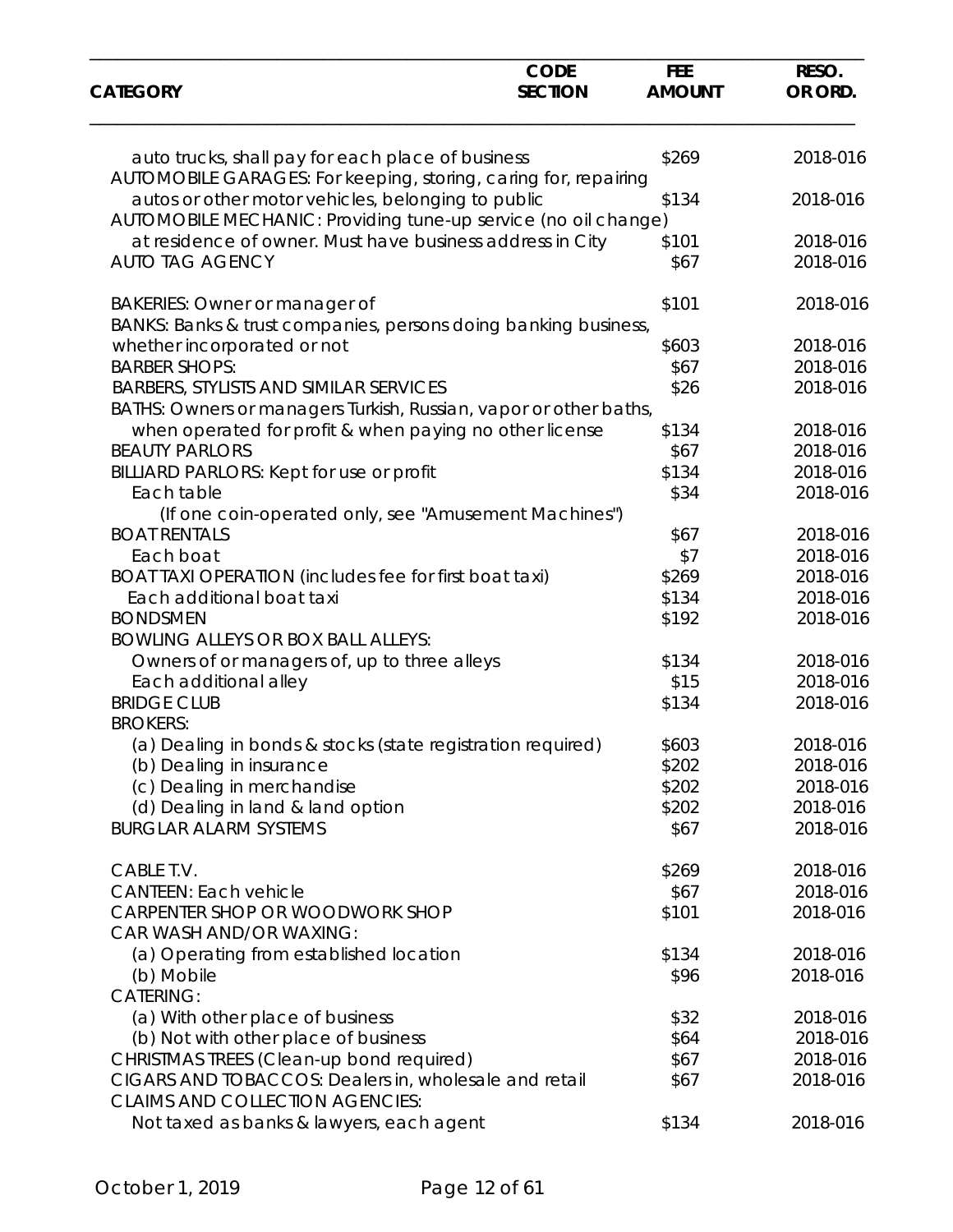| <b>CATEGORY</b>                                                  | <b>CODE</b><br><b>SECTION</b> | <b>FEE</b><br><b>AMOUNT</b> | RESO.<br>OR ORD. |
|------------------------------------------------------------------|-------------------------------|-----------------------------|------------------|
|                                                                  |                               |                             |                  |
| CLOTHING: Dealers in second-hand, each place                     |                               | \$101                       | 2018-016         |
| <b>CLOTHING ALTERATIONS</b>                                      |                               | \$67                        | 2018-016         |
| <b>COIN DEALERS</b>                                              |                               | \$67                        | 2018-016         |
| <b>COMMISSION MERCHANTS:</b>                                     |                               |                             |                  |
| (a) Handling shipments on consignment or commission only         |                               | \$101                       | 2018-016         |
| (b) Carrying a stock of merchandise, fruits, vegetables, truck,  |                               |                             |                  |
| etc., who buy & sell outright retail or wholesale                |                               | \$101                       | 2018-016         |
| <b>CONTRACTORS:</b>                                              |                               |                             |                  |
| (a) General-Building (unlimited)                                 |                               | \$134                       | 2018-016         |
| (b) Engineering-Including structure & reinforced iron & steel,   |                               |                             |                  |
| utility installation, bridge, bulk-heading, drainage excavating, |                               |                             |                  |
| sewer construction, dredging, irrigation system, pile-driving,   |                               |                             |                  |
| bulk-heading & sea wall construction, sidewalks & street         |                               |                             |                  |
| grading & paving, & similar work, either or all                  |                               | \$134                       | 2018-016         |
| (c) Sub-General                                                  |                               | \$101                       | 2018-016         |
| (d) Subcontractors and others:                                   |                               |                             |                  |
| (1) Air conditioning & refrigeration                             |                               | \$67                        | 2018-016         |
| (2) Awning (cloth)                                               |                               | \$67                        | 2018-016         |
| (3) Carpet installation                                          |                               | \$67                        | 2018-016         |
|                                                                  |                               | \$67                        | 2018-016         |
| (4) Electrical                                                   |                               |                             |                  |
| (5) Elevator                                                     |                               | \$67                        | 2018-016         |
| (6) Floor sanding                                                |                               | \$67                        | 2018-016         |
| (7) Gas fitting, pipe fitting & heating                          |                               | \$67                        | 2018-016         |
| (8) Jalousie                                                     |                               | \$67                        | 2018-016         |
| (9) Landscape, tree surgeon and trimming                         |                               | \$67                        | 2018-016         |
| (10) Lathing                                                     |                               | \$67                        | 2018-016         |
| (11) Mason and cement                                            |                               | \$67                        | 2018-016         |
| (12) Moving & wrecking (houses)                                  |                               | \$67                        | 2018-016         |
| (13) Ornamental iron, bronze and steel                           |                               | \$67                        | 2018-016         |
| (14) Plumbing                                                    |                               | \$67                        | 2018-016         |
| (15) Painting                                                    |                               | \$67                        | 2018-016         |
| (16) Plastering & cement                                         |                               | \$67                        | 2018-016         |
| (17) Plate glass & glazier                                       |                               | \$67                        | 2018-016         |
| (18) Residential contractor (2-story residences maximum)         |                               | \$67                        | 2018-016         |
| (19) Sandblasting                                                |                               | \$67                        | 2018-016         |
| $(20)$ Sign                                                      |                               | \$67                        | 2018-016         |
| (21) Steam fitting                                               |                               | \$67                        | 2018-016         |
| (22) Steel, reinforcing                                          |                               | \$67                        | 2018-016         |
| (23) Septic tank                                                 |                               | \$67                        | 2018-016         |
| (24) Sewer                                                       |                               | \$67                        | 2018-016         |
| (25) Sheet metal                                                 |                               | \$67                        | 2018-016         |
| (26) Sprinkler system (all kinds)                                |                               | \$67                        | 2018-016         |
| (27) Steel erection                                              |                               | \$67                        | 2018-016         |
| (28) Storm shutters                                              |                               | \$67                        | 2018-016         |
| (29) Solar water heating                                         |                               | \$67                        | 2018-016         |
| (30) Swimming pool or technician                                 |                               | \$67                        | 2018-016         |
| (31) Television installation                                     |                               | \$67                        | 2018-016         |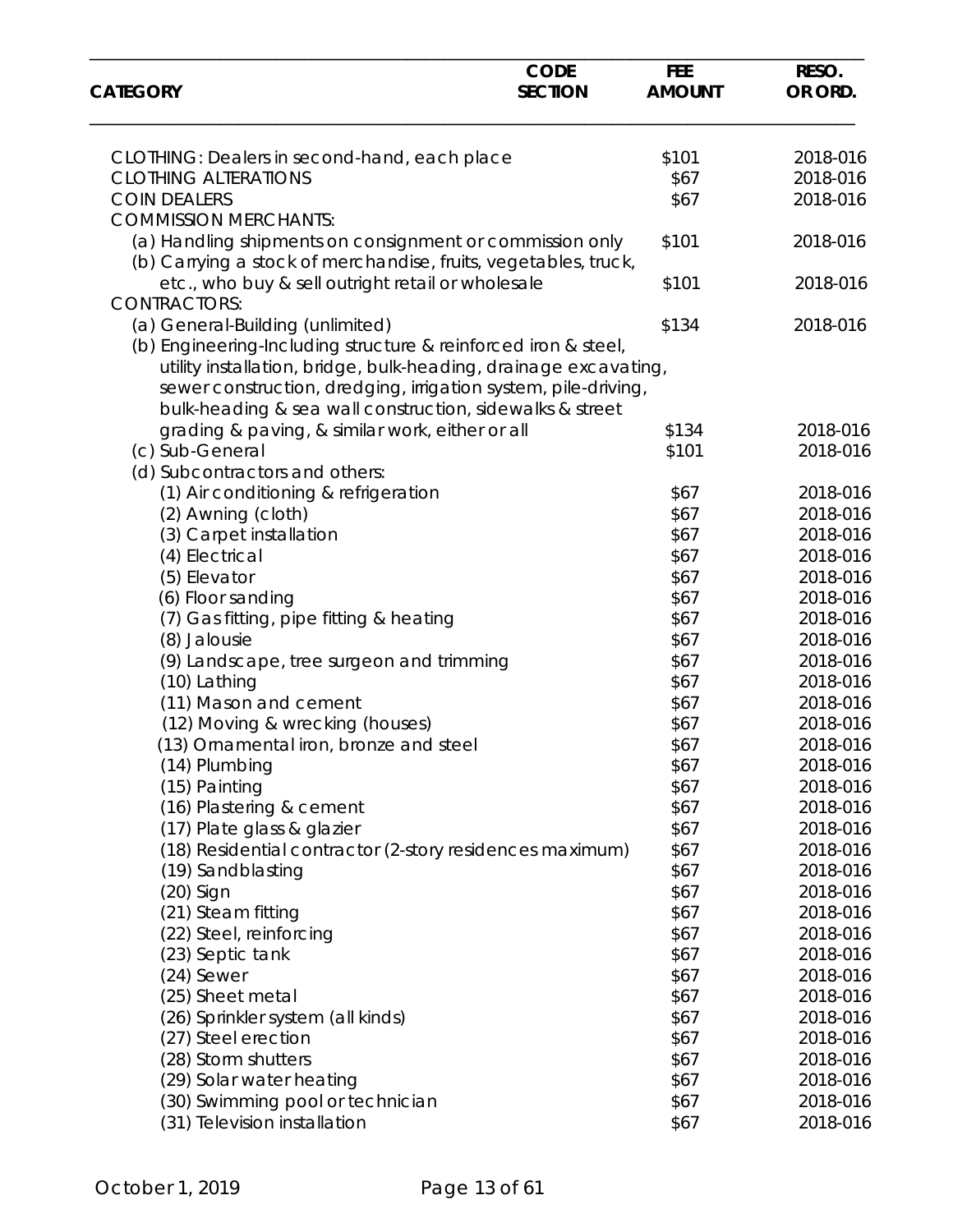| <b>CATEGORY</b>                                                                                                                   | <b>CODE</b><br><b>SECTION</b> | <b>FEE</b><br><b>AMOUNT</b> | RESO.<br>OR ORD. |
|-----------------------------------------------------------------------------------------------------------------------------------|-------------------------------|-----------------------------|------------------|
|                                                                                                                                   |                               |                             |                  |
| (32) Tile, terrazzo & granite                                                                                                     |                               | \$67                        | 2018-016         |
| (33) Pile drivers for public hire or contracting                                                                                  |                               | \$67                        | 2018-016         |
| (34) Well drilling                                                                                                                |                               | \$67                        | 2018-016         |
| (35) Venetian blinds                                                                                                              |                               | \$67                        | 2018-016         |
| (36) Unclassified (not included in above)                                                                                         |                               | \$67                        | 2018-016         |
| CONCESSIONS: Candy, gum, cold drinks                                                                                              |                               | \$67                        | 2018-016         |
| <b>CONVALESCENT HOME</b>                                                                                                          |                               | \$134                       | 2018-016         |
| <b>CREDIT BUREAU</b>                                                                                                              |                               | \$67                        | 2018-016         |
| <b>DANCE HALL (Instruction)</b>                                                                                                   |                               | \$134                       | 2018-016         |
| DELIVERIES (parcel delivery), price per car                                                                                       |                               | \$67                        | 2018-016         |
| <b>DENTAL LABORATORY</b><br><b>DRY CLEANERS:</b>                                                                                  |                               | \$134                       | 2018-016         |
| (a) Cleaning, pressing, dyeing (clothes)                                                                                          |                               | \$101                       | 2018-016         |
| (b) Each agent or solicitor of out-of-town concerns                                                                               |                               | \$101                       | 2018-016         |
| (c) Towel and/or linen supply                                                                                                     |                               | \$101                       | 2018-016         |
| ELECTRIC LIGHT AND POWER COMPANIES:                                                                                               |                               |                             |                  |
| Manufacturing or distributing electric current                                                                                    |                               | \$401                       | 2018-016         |
| <b>EMPLOYMENT AGENCY</b>                                                                                                          |                               | \$101                       | 2018-016         |
| <b>EXTERMINATORS (State license needed)</b>                                                                                       |                               | \$134                       | 2018-016         |
| <b>FIRE EXTINGUISHERS: Sales &amp; Service</b>                                                                                    |                               | \$101                       | 2018-016         |
| FISH MARKET: Handling fish & poultry                                                                                              |                               | \$101                       | 2018-016         |
| <b>FLEA MARKET</b>                                                                                                                |                               | \$2,010                     | 2018-016         |
| <b>FLORISTS OR DEALERS IN FLOWERS</b>                                                                                             |                               | \$67                        | 2018-016         |
| <b>FORTUNE TELLERS</b>                                                                                                            |                               |                             |                  |
| <b>Application Fee</b>                                                                                                            |                               | \$116                       | 2018-016         |
| License Fee                                                                                                                       |                               | \$365                       | 2018-016         |
| <b>FRUITS AND VEGETABLES:</b>                                                                                                     |                               |                             |                  |
| (a) Retail place of business                                                                                                      |                               | \$67                        | 2018-016         |
| (b) Trucks or moving vehicles selling wholesale or retail fruits or<br>vegetables not raised by owner of vehicle & no local place |                               |                             |                  |
| of business\maintained within city limits                                                                                         |                               | \$134                       | 2018-016         |
| <b>FUNERAL HOMES</b>                                                                                                              |                               | \$134                       | 2018-016         |
| FURNITURE DEALERS: (Secondhand, including disposal sales)                                                                         |                               | \$202                       | 2018-016         |
| <b>FURNITURE REFINISHERS</b>                                                                                                      |                               | \$67                        | 2018-016         |
| <b>GAMES AND DEVICES: See "Amusement Machines"</b>                                                                                |                               |                             |                  |
| <b>GARBAGE AND WASTE</b>                                                                                                          |                               | \$202                       | 2018-016         |
| <b>GARDENING</b>                                                                                                                  |                               | \$67                        | 2018-016         |
| GASOLINE SERVICE STATIONS (Merchants' license required if                                                                         |                               |                             |                  |
| merchandise sold other than petroleum products):                                                                                  |                               | \$54                        | 2018-016         |
| Each pump                                                                                                                         |                               | \$15                        | 2018-016         |
| <b>GOLF COURSE:</b>                                                                                                               |                               |                             |                  |
| (a) Including pro shop & driving range - all on same premises                                                                     |                               | \$536                       | 2018-016         |
| (b) Miniature                                                                                                                     |                               | \$67                        | 2018-016         |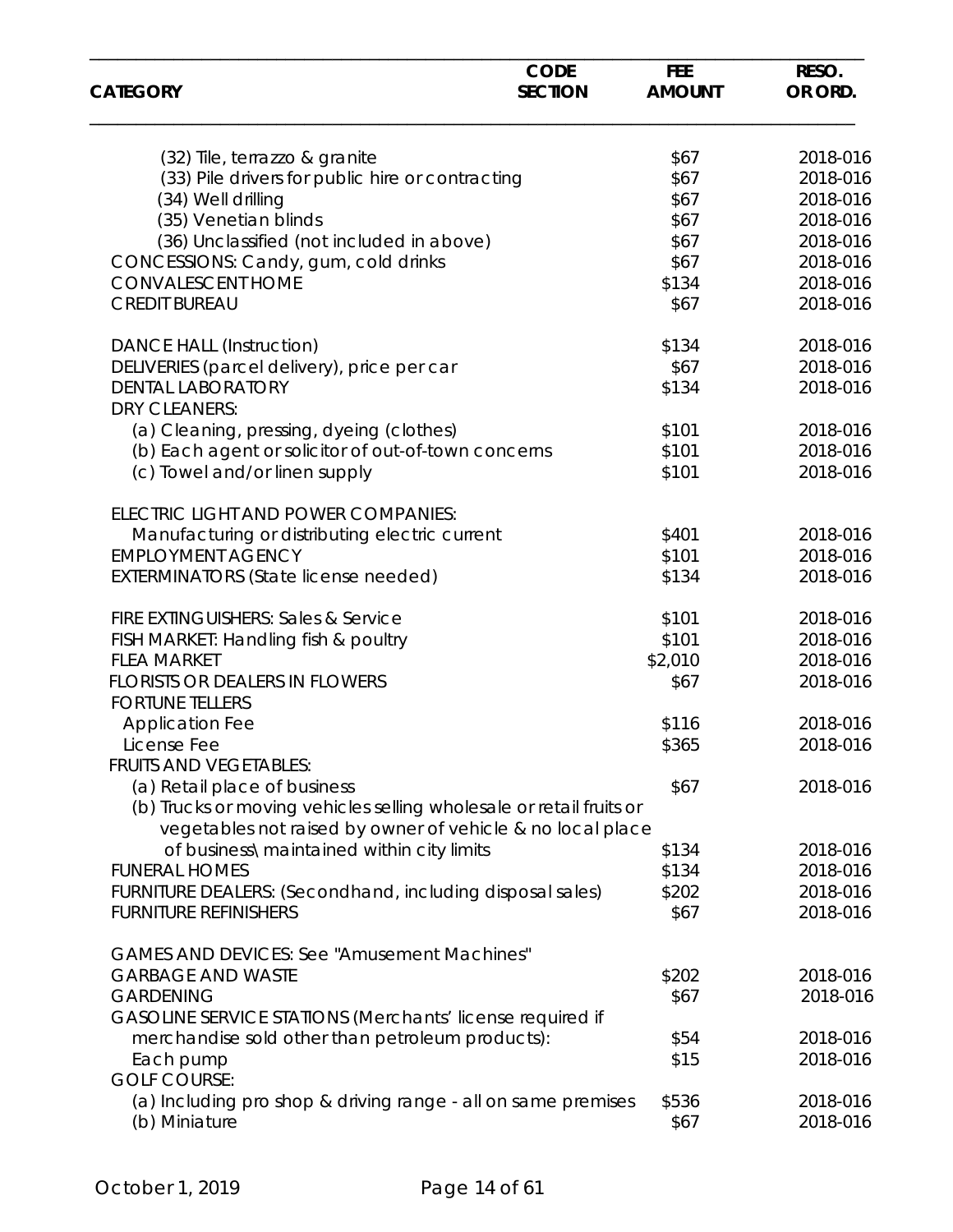| <b>CATEGORY</b>                                                                                    | <b>CODE</b><br><b>SECTION</b> | <b>FEE</b><br><b>AMOUNT</b> | RESO.<br>OR ORD. |
|----------------------------------------------------------------------------------------------------|-------------------------------|-----------------------------|------------------|
|                                                                                                    |                               |                             |                  |
| <b>GOLF RANGES</b>                                                                                 |                               | \$202                       | 2018-016         |
| GUARD AGENCY, SECURITY OR WATCHMAN                                                                 |                               | \$67                        | 2018-016         |
| <b>HALLS FOR HIRE</b>                                                                              |                               | \$202                       | 2018-016         |
| <b>HEALTH SALON</b>                                                                                |                               | \$134                       | 2018-016         |
| HOME MAINTENANCE SERVICE (Not janitorial)                                                          |                               | \$67                        | 2018-016         |
| <b>HOME OCCUPATION (Restricted)</b>                                                                |                               | 50% of listed fee           | 2018-016         |
| HOSPITAL FOR ANIMALS: (operated by a duly licensed veterinarian) \$134<br><b>HOSPITALS:</b>        |                               |                             | 2018-016         |
| (a) General (other than psychiatric)                                                               |                               | \$134                       | 2018-016         |
| (b) Psychiatric (by commission action)                                                             |                               | \$202                       | 2018-016         |
| <b>ICE CREAM:</b>                                                                                  |                               |                             |                  |
| (a) Manufacturing of, selling at wholesale                                                         |                               | \$134                       | 2018-016         |
| (b) Parlor                                                                                         |                               | \$67                        | 2018-016         |
| (c) Street wagons or carts, selling retail, for each cart or wagon                                 |                               | \$67                        | 2018-016         |
| <b>ICE VENDING MACHINES</b>                                                                        |                               | \$34                        | 2018-016         |
| <b>INSURANCE ADJUSTERS: Office</b><br>INSURANCE AGENTS: Each agent or solicitor (residence), each  |                               | \$101                       | 2018-016         |
| agent or solicitor of same company                                                                 |                               | \$67                        | 2018-016         |
| <b>INSURANCE COMPANIES:</b>                                                                        |                               |                             |                  |
| (a) Including fire, accident, liability, life, surety & plate glass,                               |                               |                             |                  |
| each company                                                                                       |                               | \$202                       | 2018-016         |
| (b) Sick & funeral benefit companies or associations, each<br><b>INSURANCE RATE MAKERS OR RATE</b> |                               | \$134                       | 2018-016         |
| <b>AGENT: Traveling</b>                                                                            |                               | \$67                        | 2018-016         |
| <b>INTERIOR DECORATORS: (Insurance required)</b>                                                   |                               | \$134                       | 2018-016         |
| <b>JANITORIAL SERVICE AND MAID SERVICE</b>                                                         |                               | \$101                       | 2018-016         |
| JEWELRY: (Other merchandise sales, See "Merchant")                                                 |                               | \$202                       | 2018-016         |
| JEWELRY BROKERS: Lending on jewelry pledged for debt &                                             |                               |                             |                  |
| not general pawn brokerage business                                                                |                               | \$401                       | 2018-016         |
| LANDSCAPING: Gardening                                                                             |                               | \$67                        | 2018-016         |
| LAND DEVELOPMENT COMPANY<br>LAUNDRIES: See "Dry Cleaners":                                         |                               | \$134                       | 2018-016         |
| (a) Coin-operated, up to 20 machines                                                               |                               | \$101                       | 2018-016         |
| (b) Each additional machine                                                                        |                               | \$4                         | 2018-016         |
| <b>LOAN AGENTS:</b>                                                                                |                               |                             |                  |
| (a) Personal, household, automotive                                                                |                               | \$202                       | 2018-016         |
| (b) Not taxed as bankers or lawyers, loaning on real                                               |                               |                             |                  |
| estate, each agent                                                                                 |                               | \$202                       | 2018-016         |
| <b>LOCKSMITHS</b>                                                                                  |                               | \$67                        | 2018-016         |
| <b>MANICURIST: Each</b>                                                                            |                               | \$67                        | 2018-016         |
| MASSEUR/MASSEUSE (Massage Therapist)                                                               |                               | \$67                        | 2018-016         |
| MAIL ORDER: (No stock)                                                                             |                               | \$67                        | 2018-016         |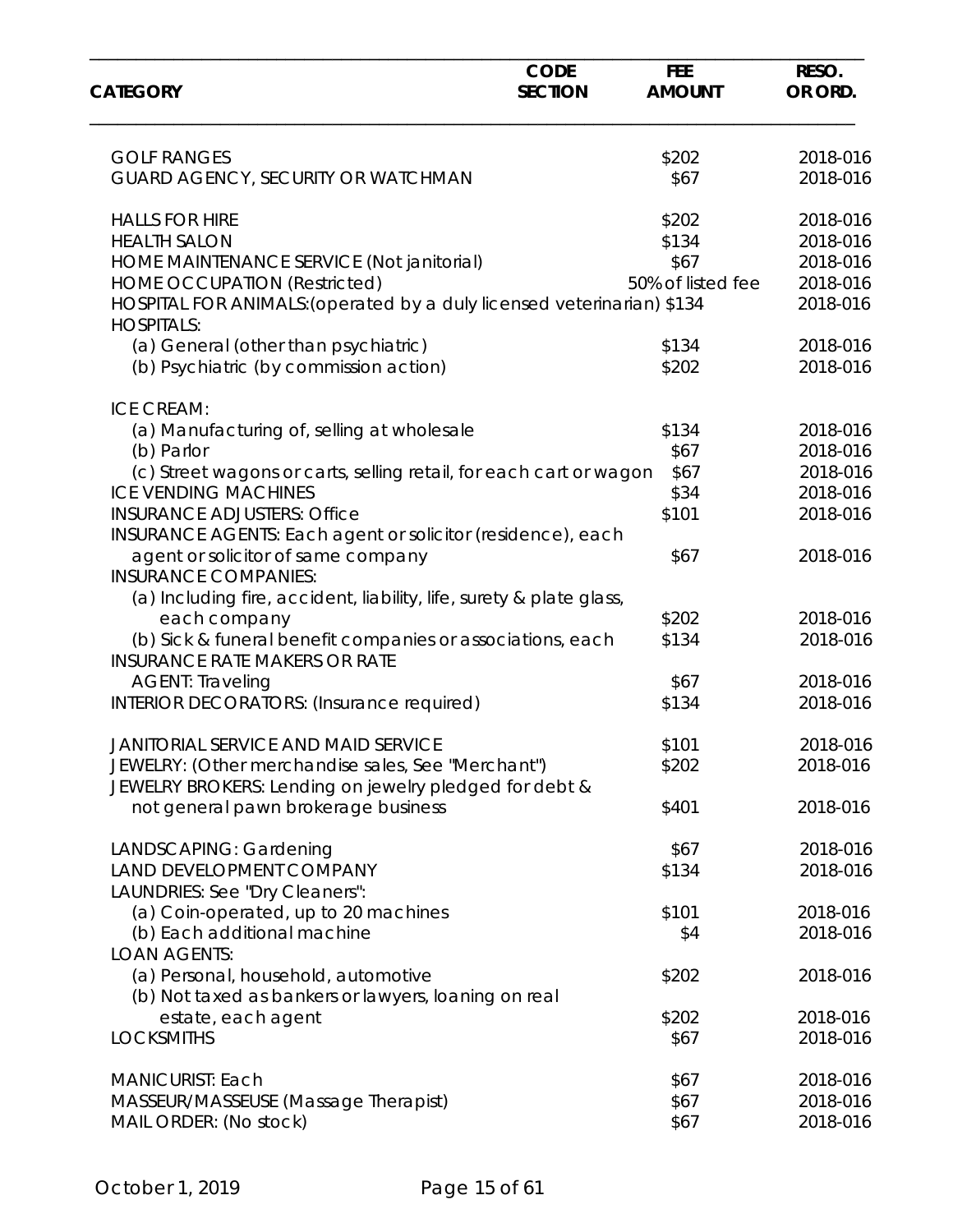| <b>CATEGORY</b>                                                                                                     | <b>CODE</b><br><b>SECTION</b> | <b>FEE</b><br><b>AMOUNT</b> | RESO.<br>OR ORD. |
|---------------------------------------------------------------------------------------------------------------------|-------------------------------|-----------------------------|------------------|
| <b>MANUFACTURERS</b>                                                                                                |                               | \$134                       | 2018-016         |
| MANUFACTURER'S REPRESENTATIVE                                                                                       |                               | \$134                       | 2018-016         |
| <b>MARINA</b>                                                                                                       |                               | \$1,341                     | 2018-016         |
| Each Boat Slip                                                                                                      |                               | \$101                       | 2018-016         |
| <b>MEAT MARKETS</b>                                                                                                 |                               | \$134                       | 2018-016         |
| MEDICAL CLINICS: (Licensed physician required                                                                       |                               | \$269                       | 2018-016         |
| MEDICAL MARIJUANA: (STATE LICENSE REQUIRED)                                                                         |                               | \$134                       | 2018-016         |
| MERCHANTS: Store-keepers and dealers in goods, wares and<br>merchandise:                                            |                               |                             |                  |
| (a) Retail stock less than \$1,000                                                                                  |                               | \$67                        | 2018-016         |
| (b) Retail stock \$1,000 to \$3,000                                                                                 |                               | \$101                       | 2018-016         |
| (c) Retail stock \$3,000.01 to \$10,000                                                                             |                               | \$202                       | 2018-016         |
| (d) Retail stock \$10,000.01 to \$20,000                                                                            |                               | \$240                       | 2018-016         |
| (e) Retail stock \$20,000.01 to \$50,000                                                                            |                               | \$301                       | 2018-016         |
| (f) Retail stock \$50,000.01 to \$100,000                                                                           |                               | \$401                       | 2018-016         |
| (g) Retail stock \$100,000.01 to \$250,000                                                                          |                               | \$570                       | 2018-016         |
| (h) Retail stock \$250,000.01 to \$500,000                                                                          |                               | \$837                       | 2018-016         |
| (i) Retail stock over \$500,000                                                                                     |                               | \$1,341                     | 2018-016         |
| MOBILE HOME PARK: Each trailer space                                                                                |                               | \$4                         | 2018-016         |
| MOTION PICTURE HOUSES, THEATRES OR DRIVE-IN                                                                         |                               | \$269                       | 2018-016         |
| <b>MOTORCYCLES: Dealers in</b>                                                                                      |                               | \$101                       | 2018-016         |
| MOVING COMPANY: Including freight and transport transfer<br>business, when motor vehicles are used in such business |                               |                             |                  |
| (parcel delivery), price per car                                                                                    |                               | \$67                        | 2018-016         |
| MUSICAL DEVICES: See "Amusement Machines"                                                                           |                               |                             |                  |
| Musical installation of wired service                                                                               |                               | \$269                       | 2018-016         |
| NIGHTCLUBS AND CABARETS: Serving soft drinks, meals, dancing<br>or other amusement:                                 |                               |                             |                  |
| $(a)$ 4:00 a.m. license                                                                                             |                               | \$401                       | 2018-016         |
| (b) Additional fee 6:00 a.m. license                                                                                |                               | \$401                       | 2018-016         |
| NURSERIES: Plants, trees, shrubs, etc.                                                                              |                               | \$67                        | 2018-016         |
| <b>NURSERIES: Child care</b>                                                                                        |                               | \$67                        | 2018-016         |
| <b>NURSING HOMES</b>                                                                                                |                               | \$134                       | 2018-016         |
| PAINT AND BODY SHOPS                                                                                                |                               | \$134                       | 2018-016         |
| PARKING LOTS: Renting parking space by the hour, day or<br>for a longer period:                                     |                               |                             |                  |
| (a) 1 to 25 rental spaces                                                                                           |                               | \$67                        | 2018-016         |
| (b) Over 25 spaces                                                                                                  |                               | \$134                       | 2018-016         |
| PARKING, VALET: See "Valet Parking"                                                                                 |                               |                             |                  |
| PET SHOP: Birds, fish & pets (For grooming, see "Animal Grooming")                                                  |                               | \$101                       | 2018-016         |
| PHARMACY: Drugs, prescriptions                                                                                      |                               | \$134                       | 2018-016         |
| <b>PHOTOGRAPHERS</b>                                                                                                |                               | \$67                        | 2018-016         |
| <b>PRINTING</b>                                                                                                     |                               | \$101                       | 2018-016         |
| PRIVATE SCHOOLS                                                                                                     |                               | \$134                       | 2018-016         |
| PROFESSIONALS: (License assessed against each person in the                                                         |                               |                             |                  |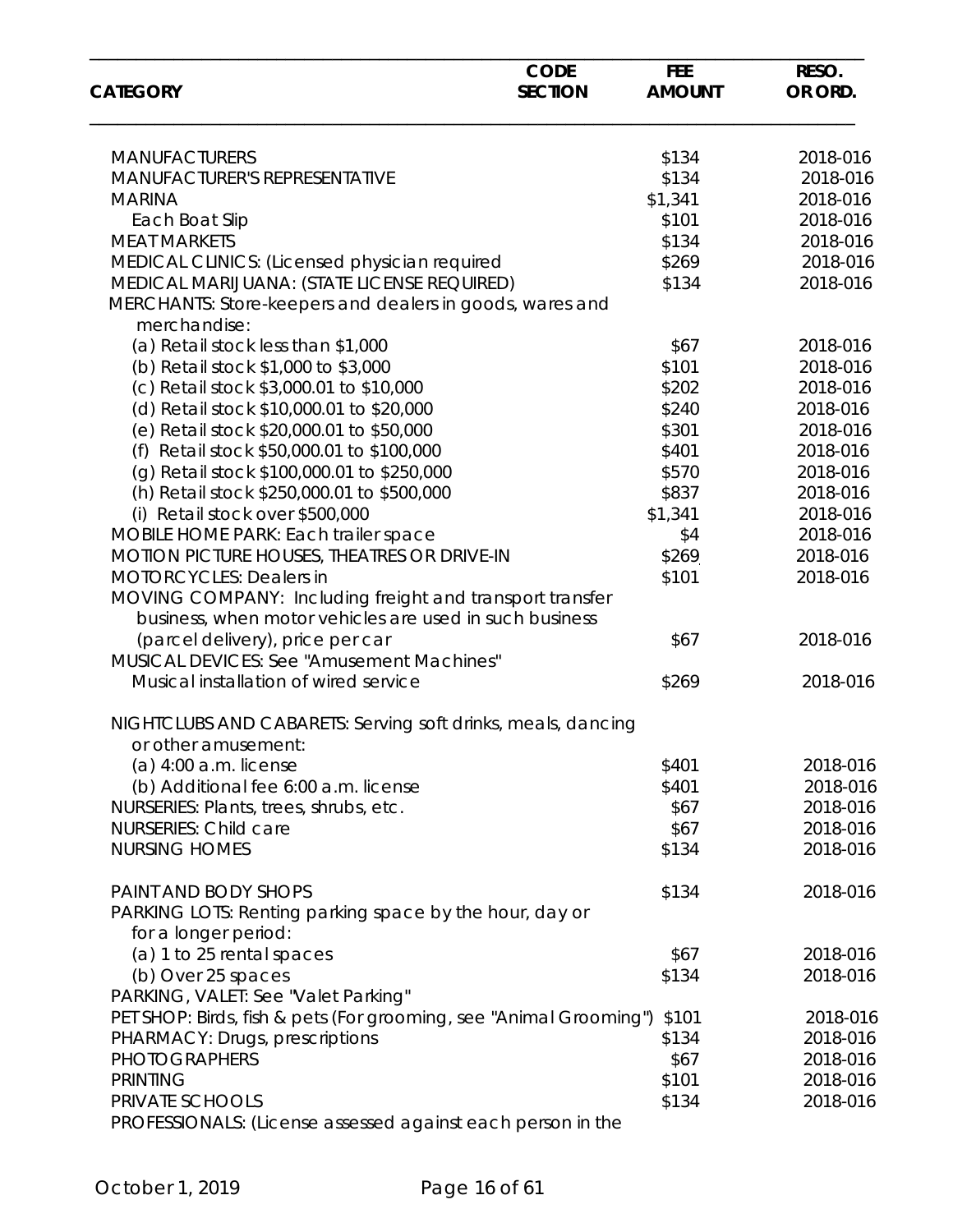| <b>CODE</b><br><b>CATEGORY</b><br><b>SECTION</b>                                                | <b>FEE</b><br><b>AMOUNT</b> | RESO.<br>OR ORD. |
|-------------------------------------------------------------------------------------------------|-----------------------------|------------------|
|                                                                                                 |                             |                  |
| business & not against the firm or corporation; each individual                                 |                             |                  |
| must acquire a separate license for each classification desired):                               |                             |                  |
| (1) Accountants                                                                                 | \$228                       | 2018-016         |
| (2) Analytical                                                                                  | \$228                       | 2018-016         |
| (3) Architects                                                                                  | \$228                       | 2018-016         |
| (4) Artists                                                                                     | \$228                       | 2018-016         |
| (5) Auditors                                                                                    | \$228                       | 2018-016         |
| (6) Attorneys-at-law (must be listed with Florida Bar)                                          | \$228                       | 2018-016         |
| (7) Chiropodists                                                                                | \$228                       | 2018-016         |
| (8) Chiropractors                                                                               | \$228                       | 2018-016         |
| (9) Civil engineers & surveyors                                                                 | \$228                       | 2018-016         |
|                                                                                                 | \$228                       | 2018-016         |
| (10) Colonic irrigationists & physiotherapists                                                  | \$228                       | 2018-016         |
| (11) Dentists                                                                                   |                             |                  |
| (12) Detectives (subject to approval of police chief)                                           | \$228                       | 2018-016         |
| (13) Doctors (state registration required)                                                      | \$228                       | 2018-016         |
| (14) Draftsmen                                                                                  | \$228                       | 2018-016         |
| (15) Electrical engineers                                                                       | \$228                       | 2018-016         |
| (16) Electrologists                                                                             | \$228                       | 2018-016         |
| (17) Engravers (photo)                                                                          | \$228                       | 2018-016         |
| (18) Electrolysis                                                                               | \$228                       | 2018-016         |
| (19) Healers or Practitioners of any religion                                                   | \$228                       | 2018-016         |
| (20) Homeopathic physicians                                                                     | \$228                       | 2018-016         |
| (21) Laboratory technicians                                                                     | \$228                       | 2018-016         |
| (22) Landscape architects                                                                       | \$228                       | 2018-016         |
| (23) Mechanical engineers                                                                       | \$228                       | 2018-016         |
| (24) Naturopaths                                                                                | \$228                       | 2018-016         |
| (25) Optometrists and opticians or occulists                                                    | \$228                       | 2018-016         |
| (26) Osteopaths                                                                                 | \$228                       | 2018-016         |
| (27) Physical culture directors                                                                 | \$228                       | 2018-016         |
| (28) Physicians                                                                                 | \$228                       | 2018-016         |
| (29) Podiatrist                                                                                 | \$228                       | 2018-016         |
| (30) Psychologists (county license required)                                                    | \$228                       | 2018-016         |
| (31) Physiotherapists                                                                           | \$228                       | 2018-016         |
| (32) Surgeons                                                                                   | \$228                       | 2018-016         |
| (33) Veterinarians                                                                              | \$228                       | 2018-016         |
|                                                                                                 |                             |                  |
| (34) Other similar professionals not specifically mentioned,                                    |                             |                  |
| i.e., dieticians, tree surgeons, etc.                                                           | \$228                       | 2018-016         |
| PROPERTY MANAGEMENT                                                                             | \$228                       | 2018-016         |
| <b>PUBLISHERS:</b>                                                                              |                             |                  |
| (a) Newspaper                                                                                   | \$134                       | 2018-016         |
| (b) Tip sheets                                                                                  | \$269                       | 2018-016         |
| PUBLIC STENOGRAPHER                                                                             | \$67                        | 2018-016         |
| RADIO AND/OR T.V. REPAIR SHOP OR SERVICE                                                        | \$67                        | 2018-016         |
| <b>REAL ESTATE BROKER</b>                                                                       | \$134                       | 2018-016         |
| Real Estate Agent/Sales Person is exempt from Local<br>Business Tax per Florida Statute 205.067 |                             |                  |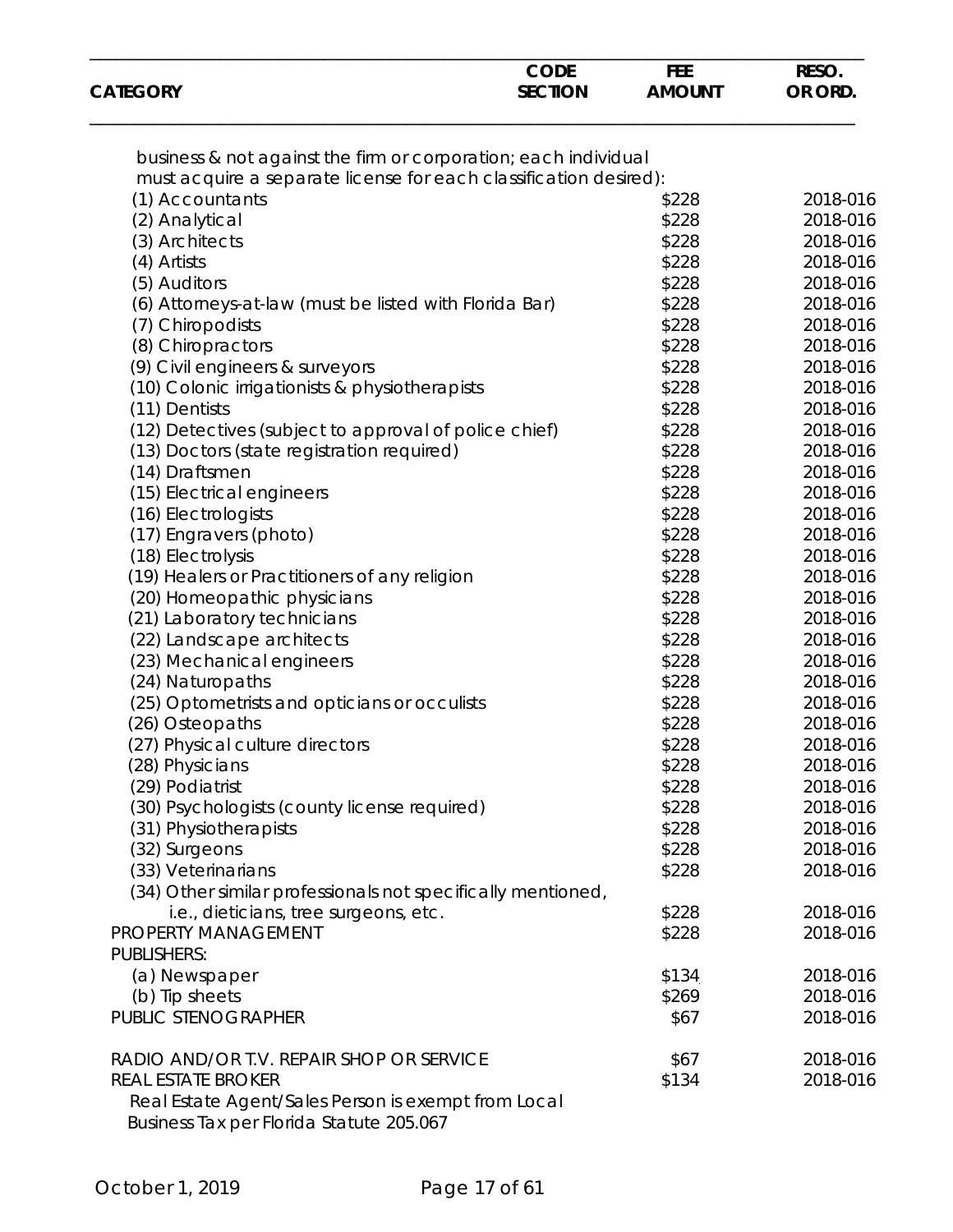| <b>CATEGORY</b>                                                                                   | <b>CODE</b><br><b>SECTION</b> | <b>FEE</b><br><b>AMOUNT</b> | RESO.<br>OR ORD. |
|---------------------------------------------------------------------------------------------------|-------------------------------|-----------------------------|------------------|
| REPAIR SHOP: Keys, locks, knives, scissors or lawn mower                                          |                               |                             |                  |
| sharpening, gunsmithing, motorcycle and bicycle repairs<br><b>RESTAURANTS:</b>                    |                               | \$67                        | 2018-016         |
| (a) Seating capacity 0-30 persons                                                                 |                               | \$67                        | 2018-016         |
| (b) Seating capacity 31-74 persons                                                                |                               | \$134                       | 2018-016         |
| (c) Seating capacity 75-149 persons                                                               |                               | \$202                       | 2018-016         |
| (d) Seating capacity 150 or more persons                                                          |                               | \$269                       | 2018-016         |
| (e) Drive-in                                                                                      |                               | \$134                       | 2018-016         |
| <b>SALES OFFICE: No stock</b>                                                                     |                               | \$67                        | 2018-016         |
| <b>SKATING RINKS</b>                                                                              |                               | \$134                       | 2018-016         |
| <b>SODA FOUNTAINS</b>                                                                             |                               | \$134                       | 2018-016         |
| <b>SOLICITORS</b>                                                                                 |                               | \$134                       | 2018-016         |
| STORAGE WAREHOUSE OR STORAGE ROOM:                                                                |                               |                             |                  |
| Conducting business of storing goods, wares or merchandise                                        |                               | \$134                       | 2018-016         |
| <b>TAILORS</b>                                                                                    |                               | \$101                       | 2018-016         |
| TAX COLLECTING AGENCY & CONSULTANTS                                                               |                               | \$134                       | 2018-016         |
| <b>TAXICAB OFFICE OR SHOP</b>                                                                     |                               | \$67                        | 2018-016         |
| <b>TELEPHONE AND SYSTEMS AND COMPANIES</b><br>On the second thousand or fraction thereof for each |                               | \$269                       | 2018-016         |
| phone or instrument.                                                                              |                               | \$0.07                      | 2018-016         |
| <b>TELEVISION AND RADIO STATION</b>                                                               |                               | \$202                       | 2018-016         |
| <b>TOUR OPERATOR</b>                                                                              |                               | \$67                        | 2018-016         |
| TOWEL AND LINEN SUPPLY COMPANIES: See "Dry Cleaners"                                              |                               | \$67                        | 2018-016         |
| <b>TRANSFER COMPANY</b>                                                                           |                               | \$134                       | 2018-016         |
| <b>TRAVEL AGENCY</b>                                                                              |                               | \$134                       | 2018-016         |
| <b>TRUCK/TRAILER RENTAL OR LEASING:</b>                                                           |                               |                             |                  |
| (a) Three vehicles or less                                                                        |                               | \$134                       | 2018-016         |
| (b) Each additional vehicle                                                                       |                               | \$26                        | 2018-016         |
| UNCLASSIFIED: (By commission action)                                                              |                               |                             |                  |
| <b>VALET PARKING: Per location</b>                                                                |                               | \$134                       | 2018-016         |
| VENDING MACHINES: Distributing merchandise and service:                                           |                               |                             |                  |
| (a) Operator                                                                                      |                               | \$101                       | 2018-016         |
| (b) 1¢ vending, each machine                                                                      |                               | \$2                         | 2018-016         |
| (c) 5¢ vending, each machine                                                                      |                               | \$7                         | 2018-016         |
| (d) 10¢ vending, each machine                                                                     |                               | \$10                        | 2018-016         |
| (e) Over $10°$                                                                                    |                               | \$15                        | 2018-016         |
| (f) Coin-operated laundry machine (other than in a                                                |                               |                             |                  |
| licensed laundromat)                                                                              |                               | \$3.48                      | 2018-016         |
| WORSHIP (places of): License Fee                                                                  |                               | No Charge                   | 2018-016         |
| <b>WRECKER SERVICE</b>                                                                            |                               | \$67                        | 2018-016         |
| WHOLESALE JOBBER OR DISTRIBUTOR                                                                   |                               | \$134                       | 2018-016         |